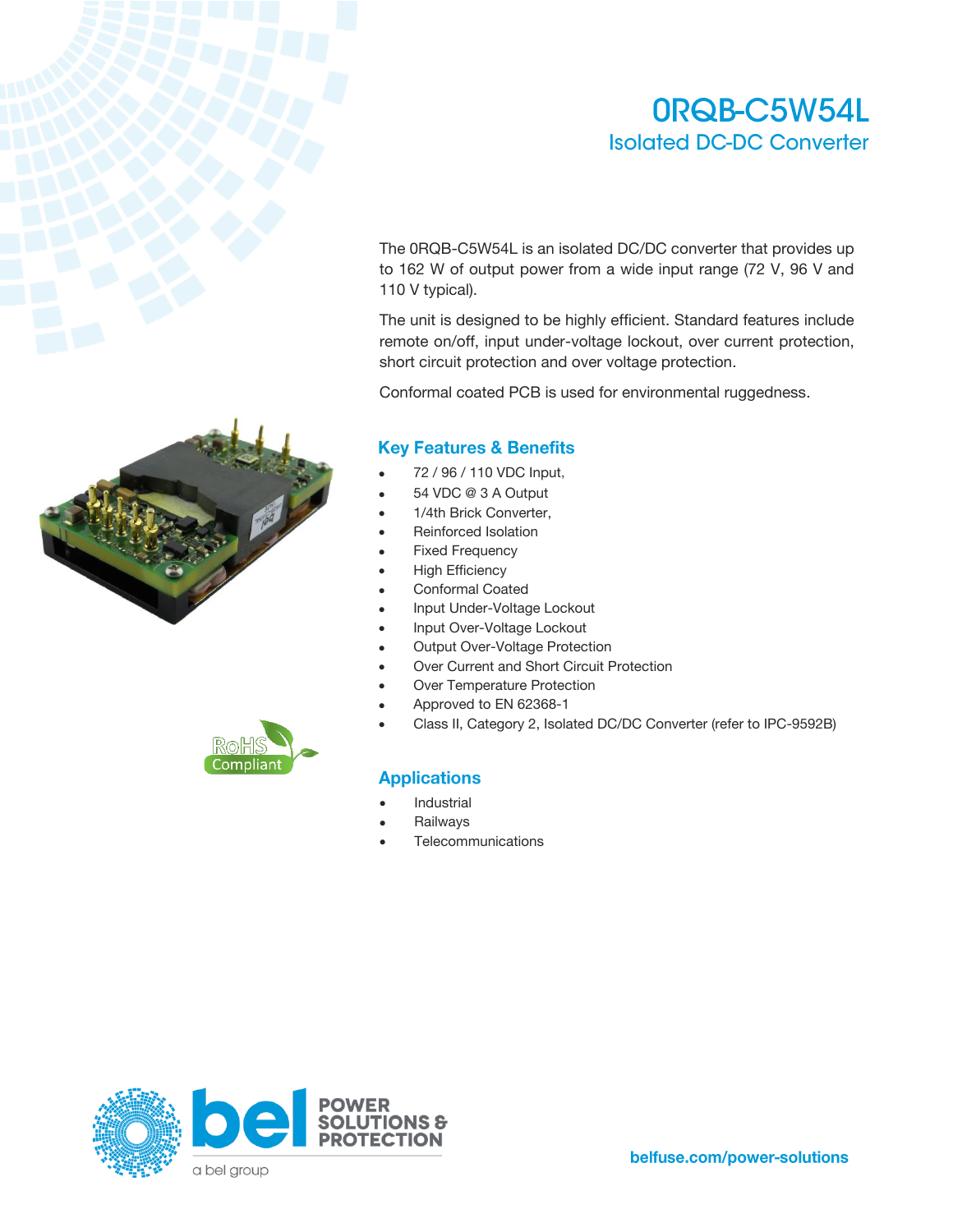#### 1. **MODEL SELECTION**

| <b>MODEL</b>  | <b>OUTPUT</b> | <b>INPUT</b>  | <b>MAX. OUTPUT</b> | <b>MAX. OUTPUT</b> | <b>TYPICAL</b>    |
|---------------|---------------|---------------|--------------------|--------------------|-------------------|
| <b>NUMBER</b> | VOLTAGE       | VOI TAGF      | <b>CURRENT</b>     | <b>POWER</b>       | <b>EFFICIENCY</b> |
| 0RQB-C5W54LG  | 54 VDC        | 72/96/110 VDC | 3 A                | 162 W              | 91%               |

### **PART NUMBER EXPLANATION**

|                           |                | OF                      | C.              |                   | 54                |                               | a                   |
|---------------------------|----------------|-------------------------|-----------------|-------------------|-------------------|-------------------------------|---------------------|
| Mounting Type             | RoHS<br>Status | Series<br>Name          | Output<br>Power | Input Range       | Output<br>Voltage | <b>Active Logic</b>           | Package Type        |
| <b>Through Hole Mount</b> | <b>RoHS</b>    | Quarter<br><b>Brick</b> | 162 W           | 72 / 96 / 110 VDC | 54 V              | Active Low.<br>With Baseplate | <b>Tray Package</b> |

### 2. ABSOLUTE MAXIMUM RATINGS

| <b>PARAMETER</b>                       | <b>DESCRIPTION</b>                                                | <b>MIN</b>               | <b>TYP</b> | <b>MAX</b>               | <b>UNITS</b> |
|----------------------------------------|-------------------------------------------------------------------|--------------------------|------------|--------------------------|--------------|
| Continuous non-operating Input Voltage |                                                                   | $-0.5$                   |            | 160                      | V            |
| Remote On/Off                          |                                                                   | $-0.3$                   |            | 25                       | ν            |
| Trim                                   |                                                                   | $\mathbf{0}$             |            | 5                        | v            |
| Thermal resistance                     | Baseplate to heatsink, flat greased surface                       | $\overline{a}$           | 0.23       | $\overline{\phantom{0}}$ | °C/W         |
| <b>Current Sink</b>                    |                                                                   | $\mathbf{0}$             |            | 10                       | mA           |
| <b>Isolation Voltage</b>               | Input to output                                                   | $\overline{\phantom{0}}$ |            | 2250                     | v            |
| <b>Operating Temperature</b>           | Temperature measured at the center of the<br>baseplate, full load | $-40$                    |            | 90                       | $^{\circ}C$  |
|                                        | Temperature measured at the center of the<br>baseplate, half load | $-40$                    |            | 95                       |              |
| Storage Temperature                    |                                                                   | $-55$                    |            | 125                      | °C           |
| Altitude                               |                                                                   |                          |            | 2000                     | m            |

**NOTE:** Ratings used beyond the maximum ratings may cause a reliability degradation of the converter or may permanently damage the device.

### 3. INPUT SPECIFICATIONS

All specifications are typical at 25°C unless otherwise stated.

| <b>PARAMETER</b>                       | <b>DESCRIPTION</b>             | <b>MIN</b>               | <b>TYP</b>               | <b>MAX</b> | <b>UNIT</b> |
|----------------------------------------|--------------------------------|--------------------------|--------------------------|------------|-------------|
| Operating Input Voltage                |                                | 43                       | $\overline{\phantom{a}}$ | 154        | V           |
| Input Current (full load)              |                                |                          | $\overline{\phantom{a}}$ | 5.0        | A           |
| Input Current (no load)                | Vin = 90 V, Ta = 25 °C         | $\overline{\phantom{0}}$ | 100                      | 150        | mA          |
| Input Reflected Ripple Current (rms)   |                                | $\overline{\phantom{a}}$ | $\overline{\phantom{a}}$ | 15         | mA          |
| Input Reflected Ripple Current (pk-pk) |                                | $\overline{\phantom{0}}$ | $\overline{\phantom{0}}$ | 40         | mA          |
| Under-voltage Turn on Threshold        | Lockout turn on                | 39                       | 40                       | 41.5       | v           |
| Under-voltage Turn off Threshold       | Lockout turn off, non-latching | 38.5                     | 39                       | 41         | v           |
| Over-voltage Shutdown Threshold        | Auto-recovery and non-latching | 159                      | 162                      | 164        | ν           |
| Over-voltage Recovery Threshold        |                                | 154                      | 155                      | 156        | V           |

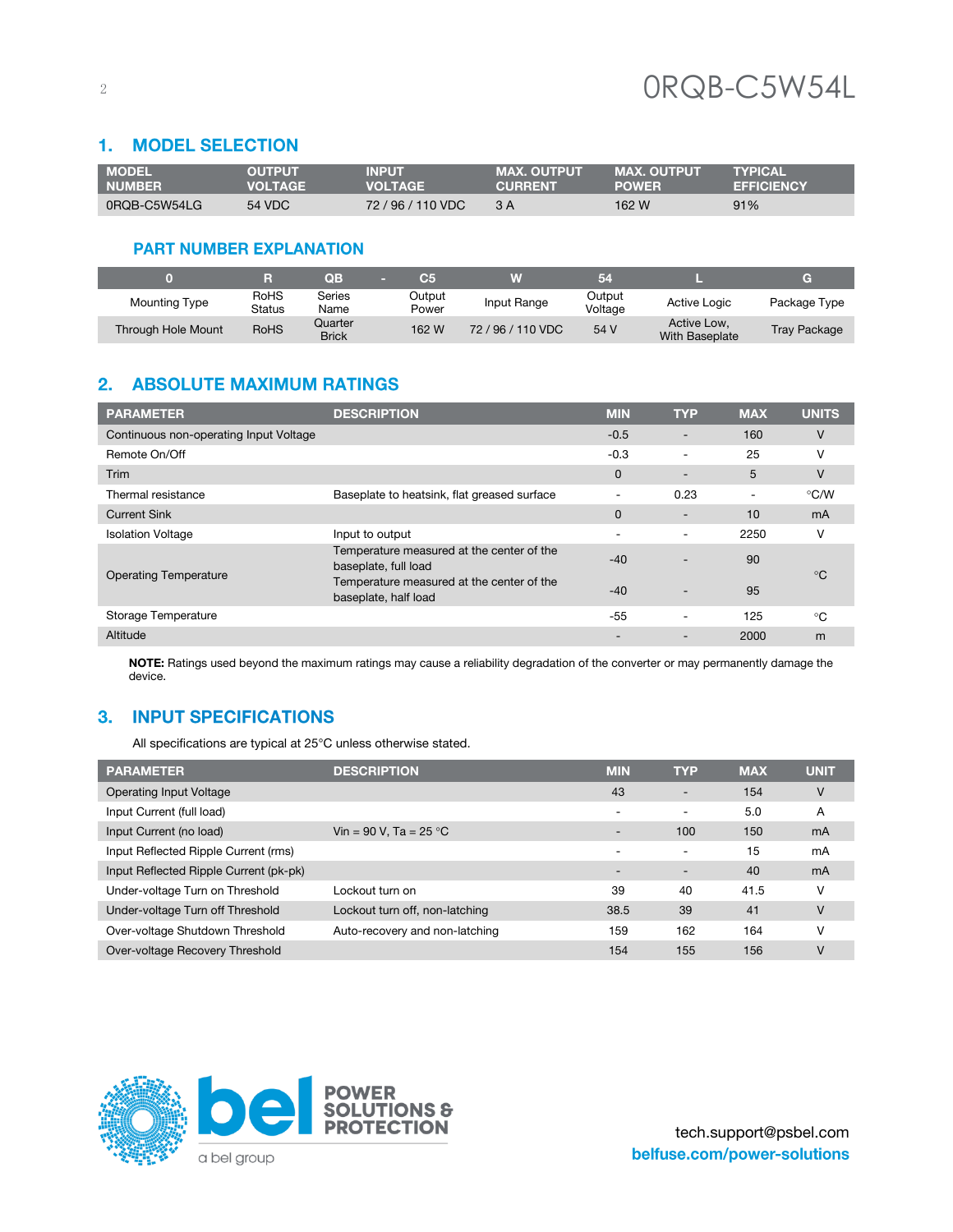### **4. OUTPUT SPECIFICATIONS**

All specifications are typical at nominal input, full load at 25°C unless otherwise stated.

| <b>PARAMETER</b>                   | <b>DESCRIPTION</b>                                                                     | <b>MIN</b>               | <b>TYP</b>               | <b>MAX</b> | <b>UNIT</b> |
|------------------------------------|----------------------------------------------------------------------------------------|--------------------------|--------------------------|------------|-------------|
| Output Voltage Set Point           | Test condition of the output set point:<br>Vin = 72 V, Io = 100% load at 25 °C ambient | 53                       | 54                       | 55         | V           |
| <b>Load Regulation</b>             |                                                                                        | $\overline{\phantom{a}}$ | 50                       | 100        | mV          |
| Line Regulation                    |                                                                                        |                          | 50                       | 100        | mV          |
| <b>Regulation Over Temperature</b> |                                                                                        | $\overline{\phantom{0}}$ | ±200                     | ±350       | mV          |
| Output Ripple and Noise (pk-pk)    | 40 kHz $-$ 100 MHz BW, with 0.1 µF ceramic                                             |                          |                          | 300        | mV          |
| Output Ripple and Noise (rms)      | capacitor and 1000 uF bulk electrolytic at<br>output                                   |                          |                          | 100        | mV          |
| <b>Output Current Range</b>        |                                                                                        | 0                        | $\overline{\phantom{0}}$ | 3          | A           |
| Output DC Current Limit            | Enter a hiccup mode, non-latching                                                      | 3.3                      | 3.7                      | 4.2        | A           |
| <b>Rise Time</b>                   | Vin = $72$ V, Io = $3$ A, with 1000 uF bulk                                            |                          | 0.5                      | 1          | s           |
| Start-up Time                      | electrolytic at output                                                                 |                          | $\overline{\phantom{a}}$ | 2          | s           |
| Overshoot at Turn on               |                                                                                        |                          | $\Omega$                 | 3          | $\%$        |
| Undershoot at Turn off             |                                                                                        | $\overline{\phantom{a}}$ | $\Omega$                 | 3          | %           |
| <b>Output Capacitance</b>          |                                                                                        | 200                      |                          | 1000       | <b>uF</b>   |
| <b>Transient Response</b>          |                                                                                        |                          |                          |            |             |
| 50% load to 75% Load               |                                                                                        |                          |                          | 2          | %Vout       |
| <b>Settling Time</b>               | $di/dt = 0.1$ A/us, with 1000 uF bulk                                                  |                          |                          | 6          | ms          |
| 75% load to 50% Load               | electrolytic at output                                                                 |                          |                          | 2          | %Vout       |
| <b>Settling Time</b>               |                                                                                        |                          |                          | 6          | ms          |

### 5. GENERAL SPECIFICATIONS

| <b>PARAMETER</b>                         | <b>DESCRIPTION</b>                                                    | <b>MIN</b>               | <b>TYP</b>               | <b>MAX</b> | <b>UNIT</b> |
|------------------------------------------|-----------------------------------------------------------------------|--------------------------|--------------------------|------------|-------------|
| $I_o = 60\% - 100\%$ Irate<br>Efficiency | $TA = 25 °C$ , natural-convection                                     | 88                       | 90                       |            | %           |
| $I_0 = 40\% - 60\%$ Irate                |                                                                       | 85                       | 88                       |            | %           |
| Switching Frequency                      |                                                                       | $\overline{\phantom{0}}$ | 250                      |            | kHz         |
| Output Voltage Trim Range                |                                                                       | 50                       | $\overline{\phantom{0}}$ | 56         | V           |
| Over Temperature Protection              | Temperature measured at the center of the<br>baseplate                | $\overline{a}$           | 120                      |            | $^{\circ}C$ |
| Over Voltage Protection (Static)         | Enter a latching. non-hiccup mode                                     | 57.5                     | 58                       | 58.5       | V           |
| Weight                                   |                                                                       | $\overline{\phantom{a}}$ | 72                       |            | g           |
| <b>FIT</b>                               | Calculated Per IEC 62380 TR 1 (UTEC 80-                               | $\overline{a}$           | 195.08                   |            |             |
| <b>MTBF</b>                              | 810) (Vin = 72 V, Vo = 54 V, Io = 2.4 A,<br>Tac = 50 °C, Tae = 35 °C) |                          | 5.13                     |            | <b>Mhrs</b> |
|                                          |                                                                       |                          | 2.45 x 1.45 x 0.59       |            | inch        |
| Dimensions ( $L \times W \times H$ )     |                                                                       | 62.24 x 36.83 x 15.0     | mm                       |            |             |
| <b>Isolation Characteristics</b>         |                                                                       |                          |                          |            |             |
| Input to Output                          |                                                                       |                          |                          | 2250       | <b>Vdc</b>  |
| Input to Heatsink                        |                                                                       |                          |                          | 2250       | Vdc         |
| Output to Heatsink                       |                                                                       |                          |                          | 2250       | <b>Vdc</b>  |
| <b>Isolation Resistance</b>              |                                                                       | 10M                      |                          |            | Ohm         |
| <b>Isolation Capacitance</b>             |                                                                       |                          |                          | 2200       | pF          |



**Asia-Pacific** +86 755 298 85888

**Europe, Middle East** +353 61 225 977

**North America** +1 408 785 5200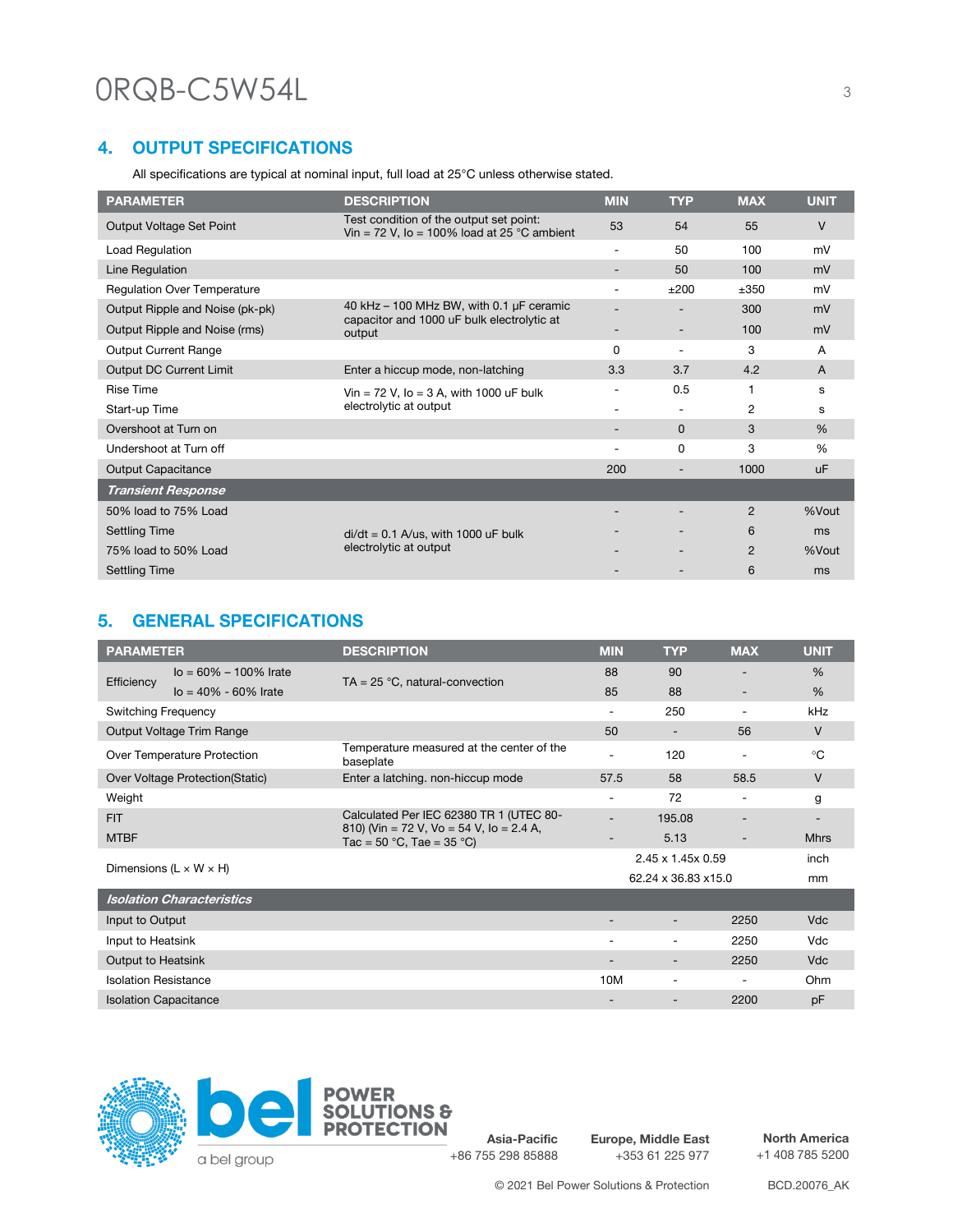# 4

#### 6. **EFFICIENCY DATA**



Figure 1. Efficiency data

### 7. REMOTE ON/OFF

| <b>PARAMETER</b>       |                   | <b>DESCRIPTION</b>                            | MIN    | TYP                      | <b>MAX</b> | UNIT |
|------------------------|-------------------|-----------------------------------------------|--------|--------------------------|------------|------|
| Signal Low (Unit On)   | <b>Active Low</b> | Remote On/Off pin is open, the module is off. | $-0.3$ | $\overline{\phantom{0}}$ | 0.8        |      |
| Signal High (Unit Off) |                   |                                               | 2.4    | $\overline{\phantom{a}}$ | 15         |      |
| <b>Current Sink</b>    |                   |                                               |        |                          |            | mA   |

#### **Recommended remote on/off circuit for active low**



Figure 2. Control with open collector/drain circuit Figure 3. Control with photocoupler circuit



Figure 4. Control with logic circuit Figure 5. Permanently on







tech.support@psbel.com belfuse.com/power-solutions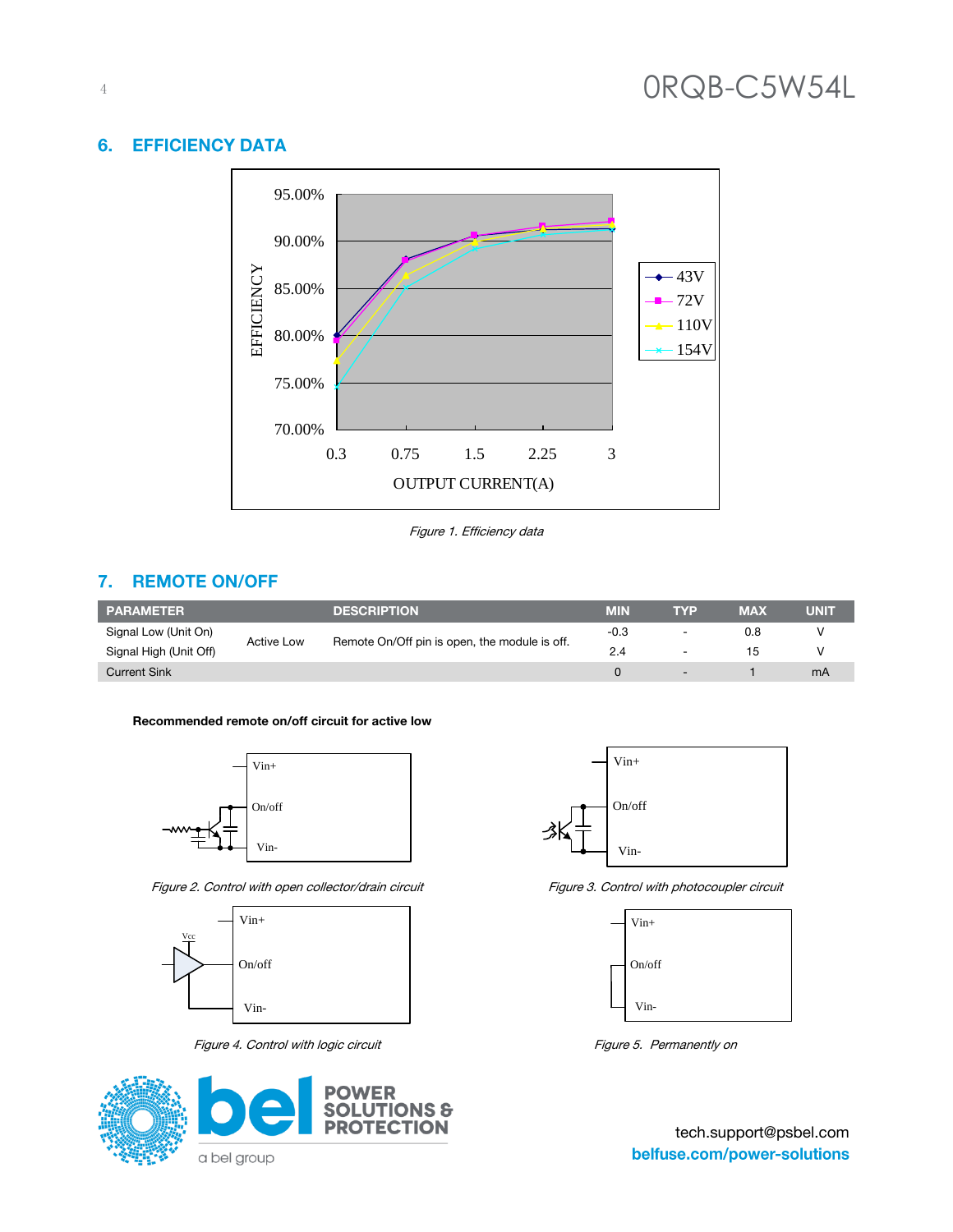### **8. REMOTE SENSE**

This module has remote sense compensation feature. It can minimize the effects of resistance between output and load in system layout and facilitate accurate voltage regulation at load terminals or other selected point.

- 1. The remote sense lines carry very little current and hence do not require a large cross-sectional area.
- 2. This module compensates for a maximum drop of 4% of the nominal output voltage.
- 3. If the unit is already trimmed up, the available remote sense compensation range should be correspondingly reduced. The total voltage increased by trim and remote sense should not exceed 4% of the nominal output voltage.
- 4. When using remote sense compensation, all the resistance, parasitic inductance and capacitance of the system are incorporated within the feedback loop of this module which can make an effect on the module's compensation, affecting the stability and dynamic response. A 0.1uF ceramic capacitor can be connected at the point of load to de-couple noise on the sense wires.
- 5. Recommend the connection of remote sense compensation as below figure. There are a resistor RS+ (100 ohm) from Vo+ to Sense+ and a resistor RS- (100 ohm)) from Vo- to Sense- inside of this module.



Figure 6.

6. If not using remote sense compensation, please connect sense directly to output at module's pin, that is, connect sense+ to Vo+ and sense- to Vo- at module's pin, the shorter the better. see below figure.



Figure 7.



**Europe, Middle East** +353 61 225 977

**North America** +1 408 785 5200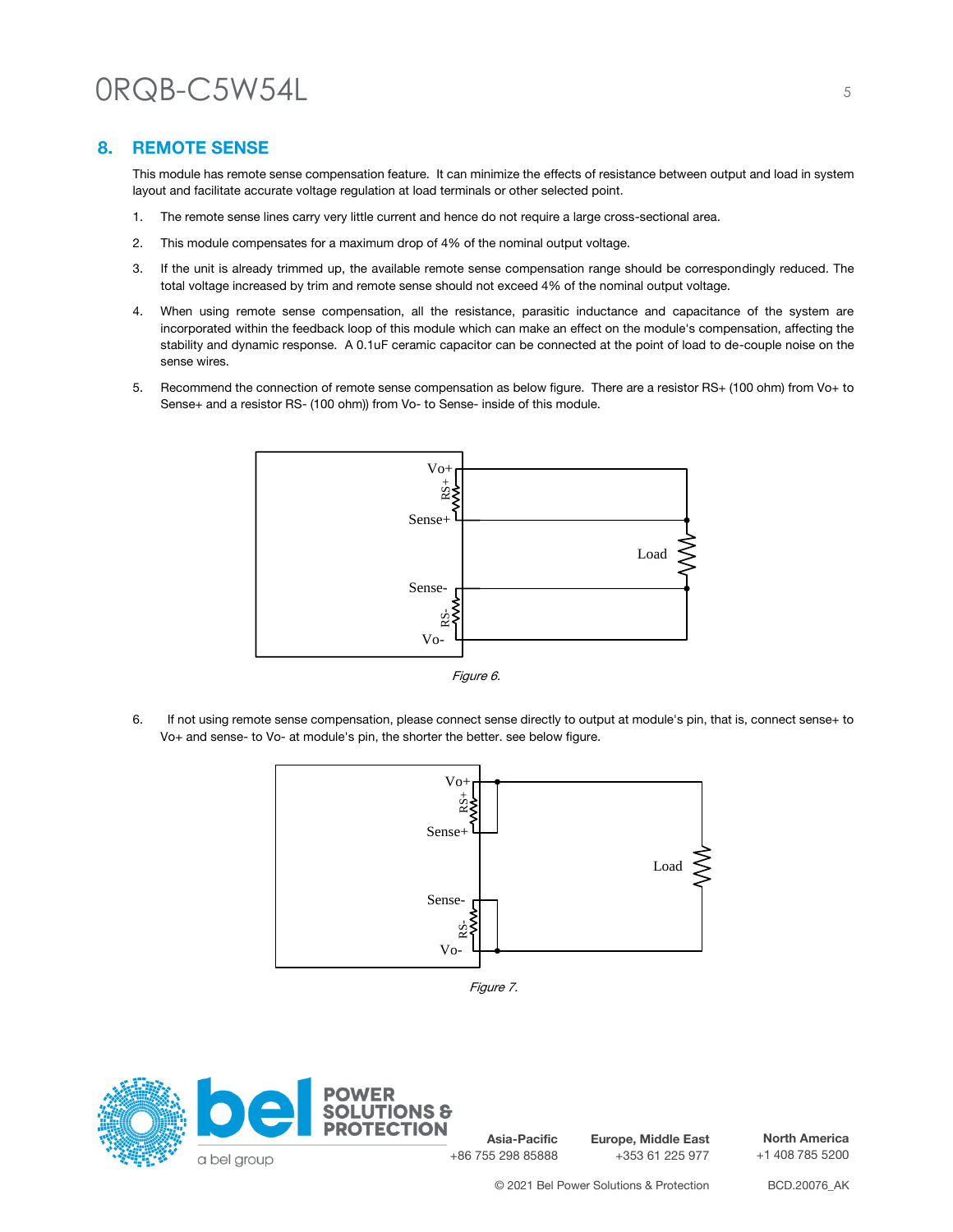#### **RIPPLE AND NOISE**  $9.$



Figure 8. Ripple and noise 72 Vdc input, 54 Vdc/3 A output Ta=25°C, and with a 0.1 uF ceramic cap and 220 uF electrolytic cap at output



### **10. TRANSIENT RESPONSE**

**Note:** Transient Response: di/dt=0.1 A/us, 0.1 uF ceramic cap and 1220 uF electrolytic cap at output.

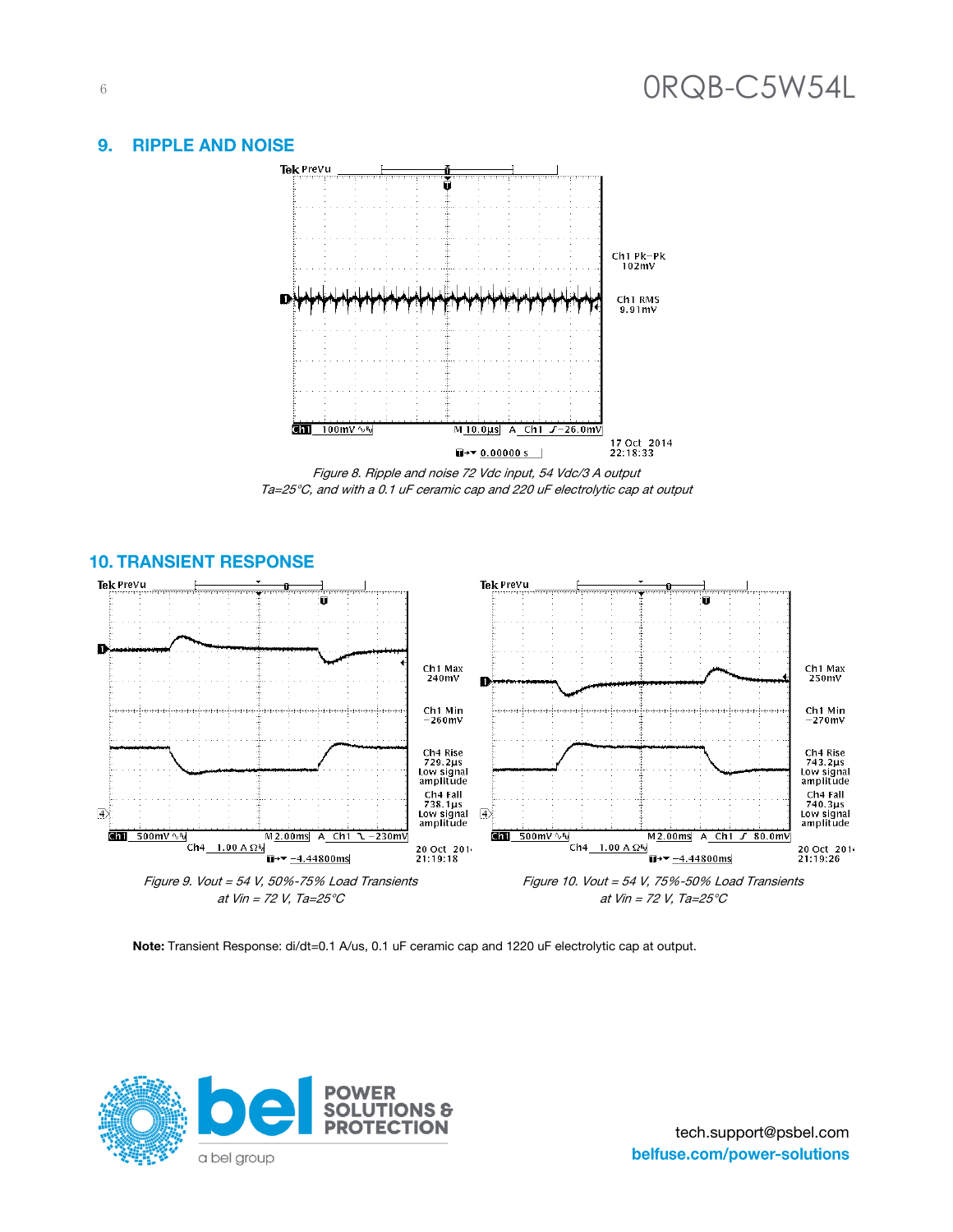### **11. OVER CURRENT PROTECTION**

To provide protection in a fault output overload condition, the module is equipped with internal current-limiting circuitry which can endure current limiting for a few milliseconds. If the over current condition persists beyond a few milliseconds, the module will shut down into hiccup mode and restart once every 1600 ms. The module operates normally when the output current goes into specified range. The typical average output current is 0.3 A during hiccup.



Figure 11. Over current protection

### **12. INPUT UNDER VOLTAGE LOCKOUT**



 $V2 = 40V$ 



**Asia-Pacific** +86 755 298 85888

**Europe, Middle East** +353 61 225 977

**North America** +1 408 785 5200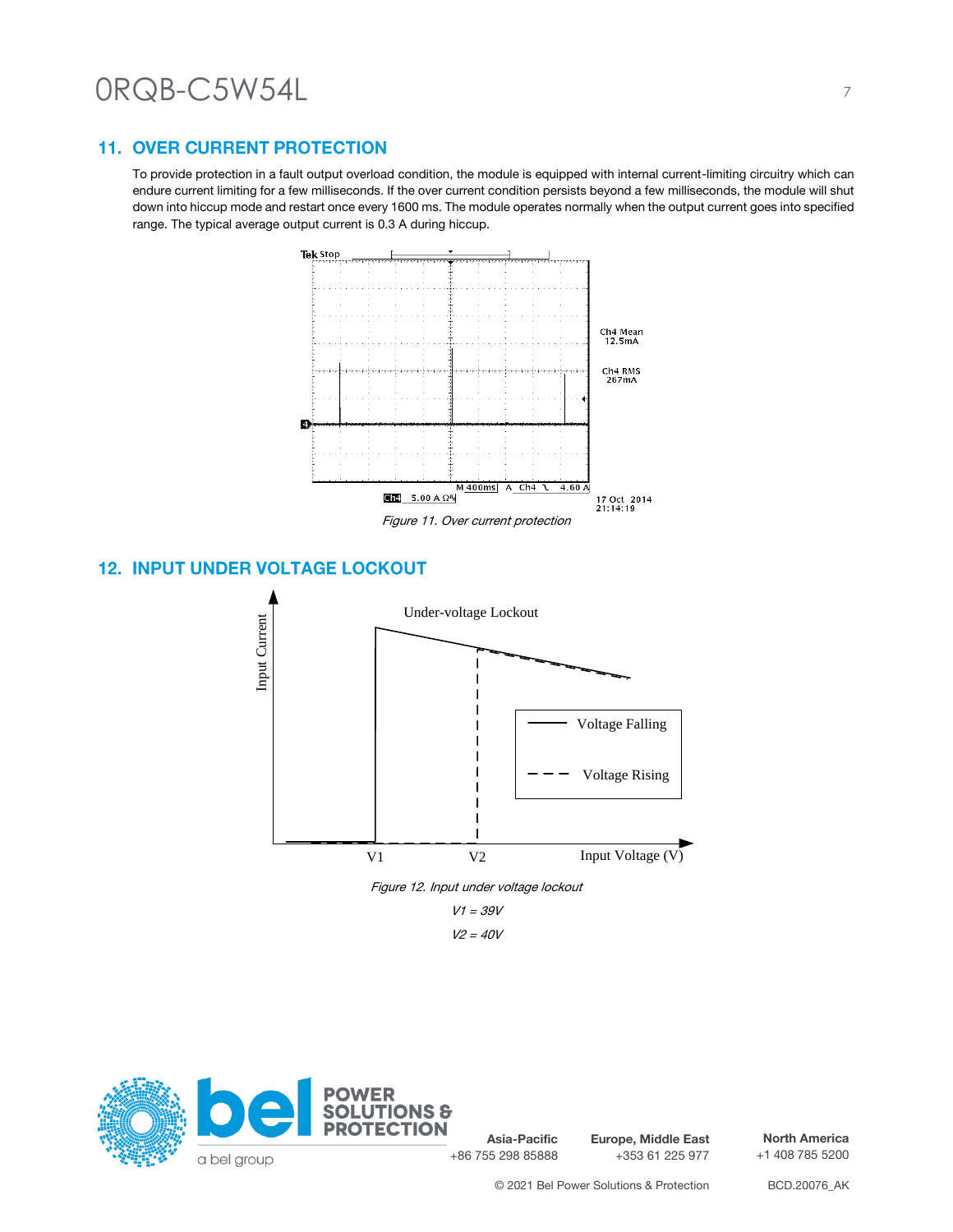### **13. STARTUP & SHUTDOWN**



**Shutdown**



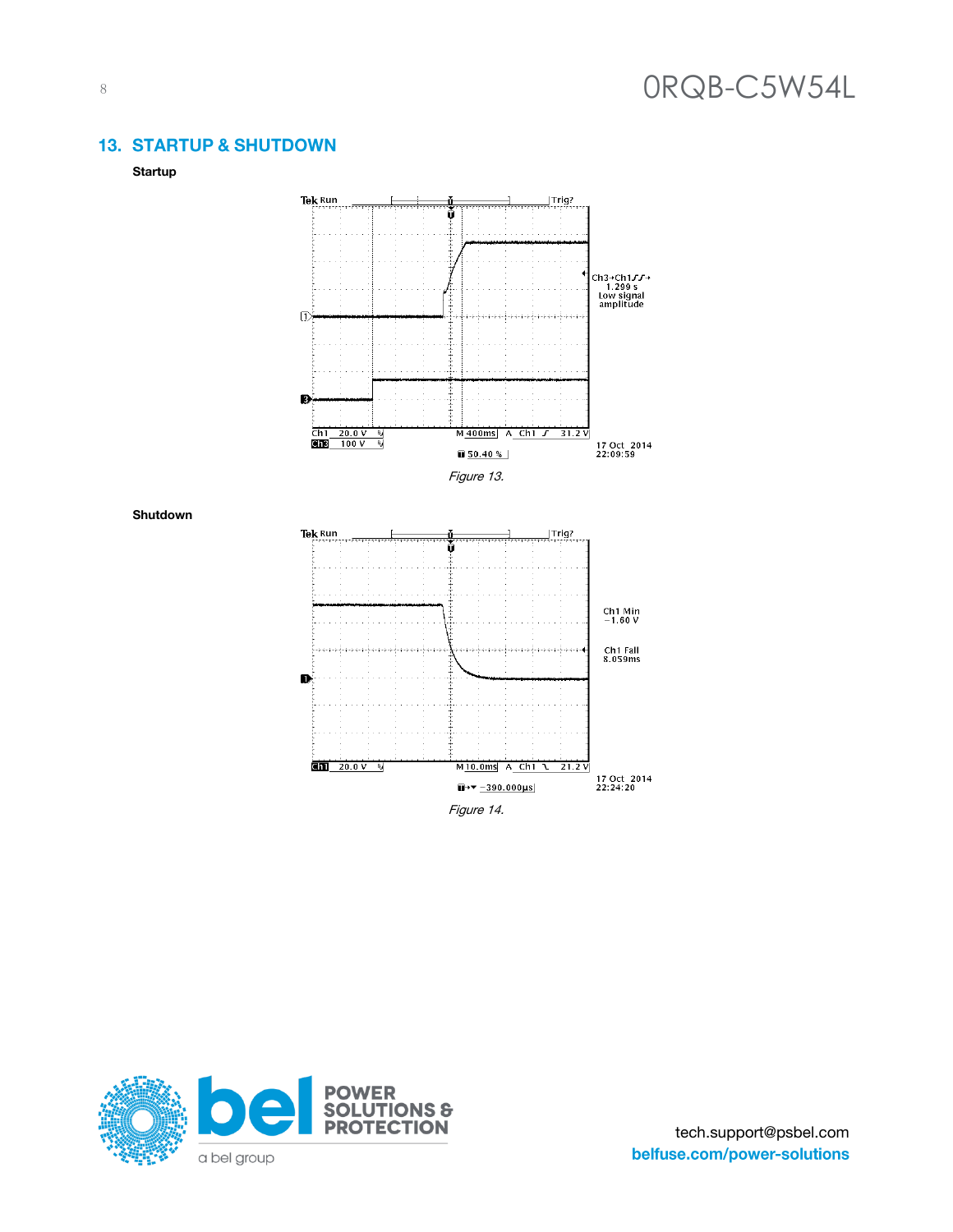### **14. TRIM**

0RQB-C5W54L Trim Resistor Calculate **Trim down test circuit:**



$$
Rtrimdown = \frac{Vo_{\text{req}}}{54 - Vo_{\text{req}}} - 1[k\Omega]
$$

Figure 15. Trim down test circuit

#### **Trim up test circuit:**



Figure 16. Trim up test circuit

**Note:** Vo\_req=Desired(trimmed) output voltage[V].



**Asia-Pacific** +86 755 298 85888 **Europe, Middle East** +353 61 225 977

**North America** +1 408 785 5200

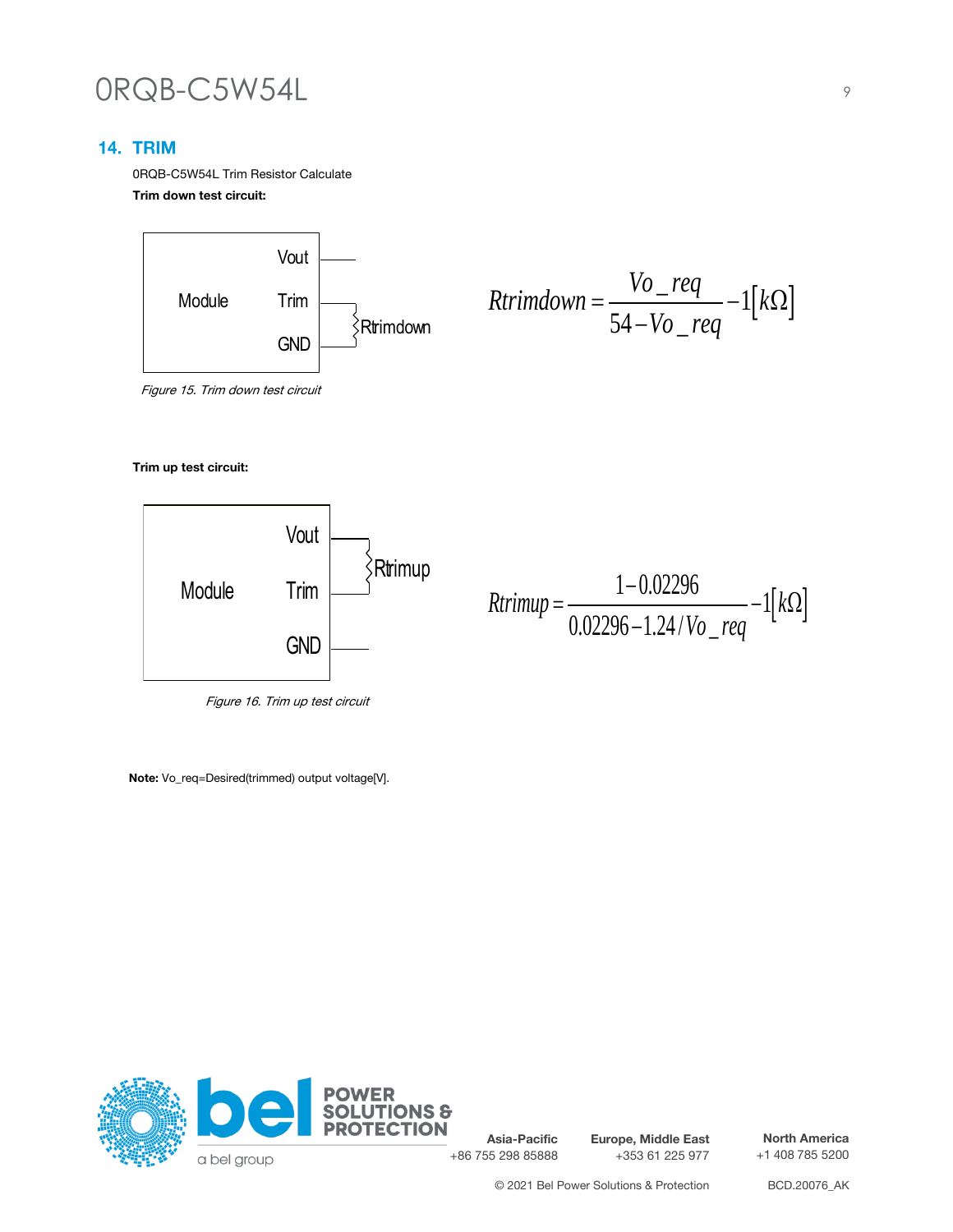### **15. THERMAL DERATING CURVE**





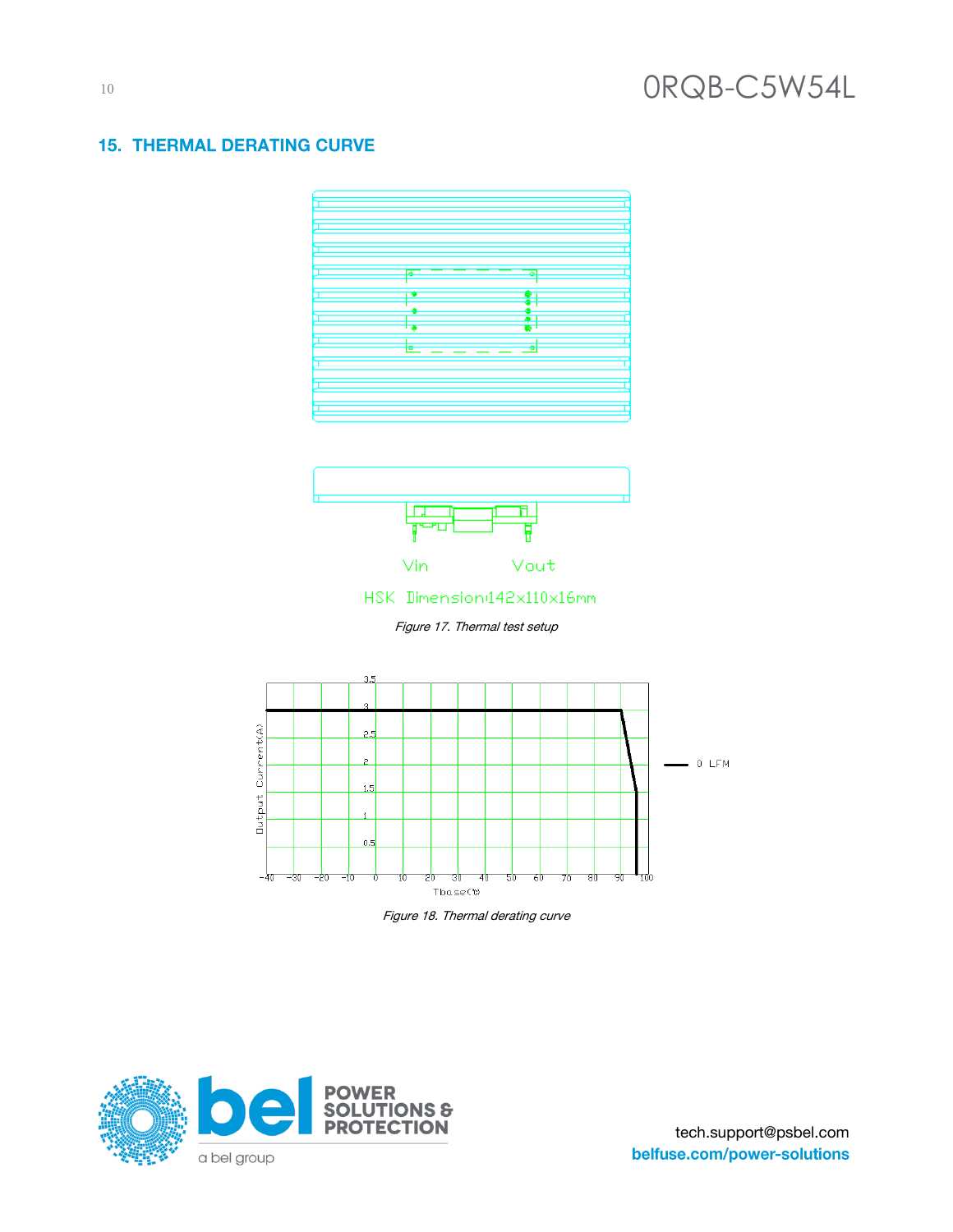### 16. SAFETY & EMC

#### **Safety:**

Safety approved to EN 62368-1 CE certificated to Low Voltage Directive 2014/35/EU

#### **EMC:**

Compliance to EN55032 class A (both peak and average) with the following inductive and capacitive filter. Test Setup:



Figure 19.

| T <sub>1</sub> A         | CX <sub>1</sub> | <b>RY11</b>              | <b>RY12</b>              | CY11                     | CY12                     |
|--------------------------|-----------------|--------------------------|--------------------------|--------------------------|--------------------------|
| 0.45mH                   | 100uF AL        | $\overline{\phantom{a}}$ | $\overline{\phantom{a}}$ | $\overline{\phantom{a}}$ | $\overline{\phantom{0}}$ |
| T <sub>2</sub> A         | CX <sub>2</sub> | <b>RY21</b>              | <b>RY22</b>              | CY21                     | CY22                     |
| 0.9 <sub>m</sub> H       | 220uF AL        | 0R                       | 0R                       | 0.22uF                   | 0.22uF                   |
| $\overline{\phantom{a}}$ | CX <sub>3</sub> | <b>RY31</b>              | <b>RY32</b>              | CY31                     | CY32                     |
| $\overline{\phantom{a}}$ | 220uF AL        | $\overline{\phantom{0}}$ | $\overline{\phantom{a}}$ | $\overline{\phantom{0}}$ | $\overline{\phantom{0}}$ |
| $\overline{\phantom{a}}$ | CX4             | <b>RY41</b>              | <b>RY42</b>              | CY41                     | CY42                     |



**Asia-Pacific** +86 755 298 85888

**Europe, Middle East** +353 61 225 977

**North America** +1 408 785 5200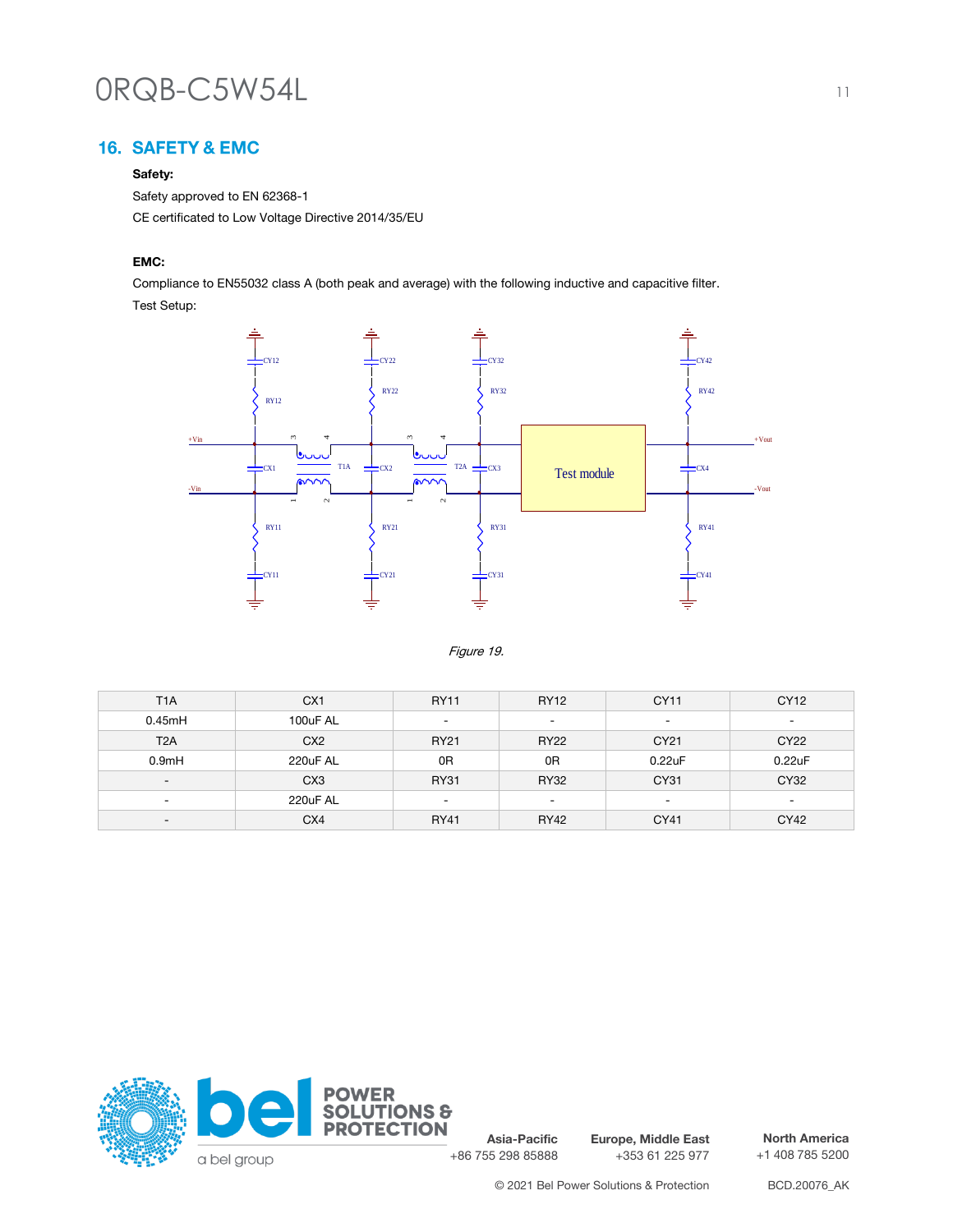#### **Positive:**



Figure 20.

**Negative:**



Figure 21.

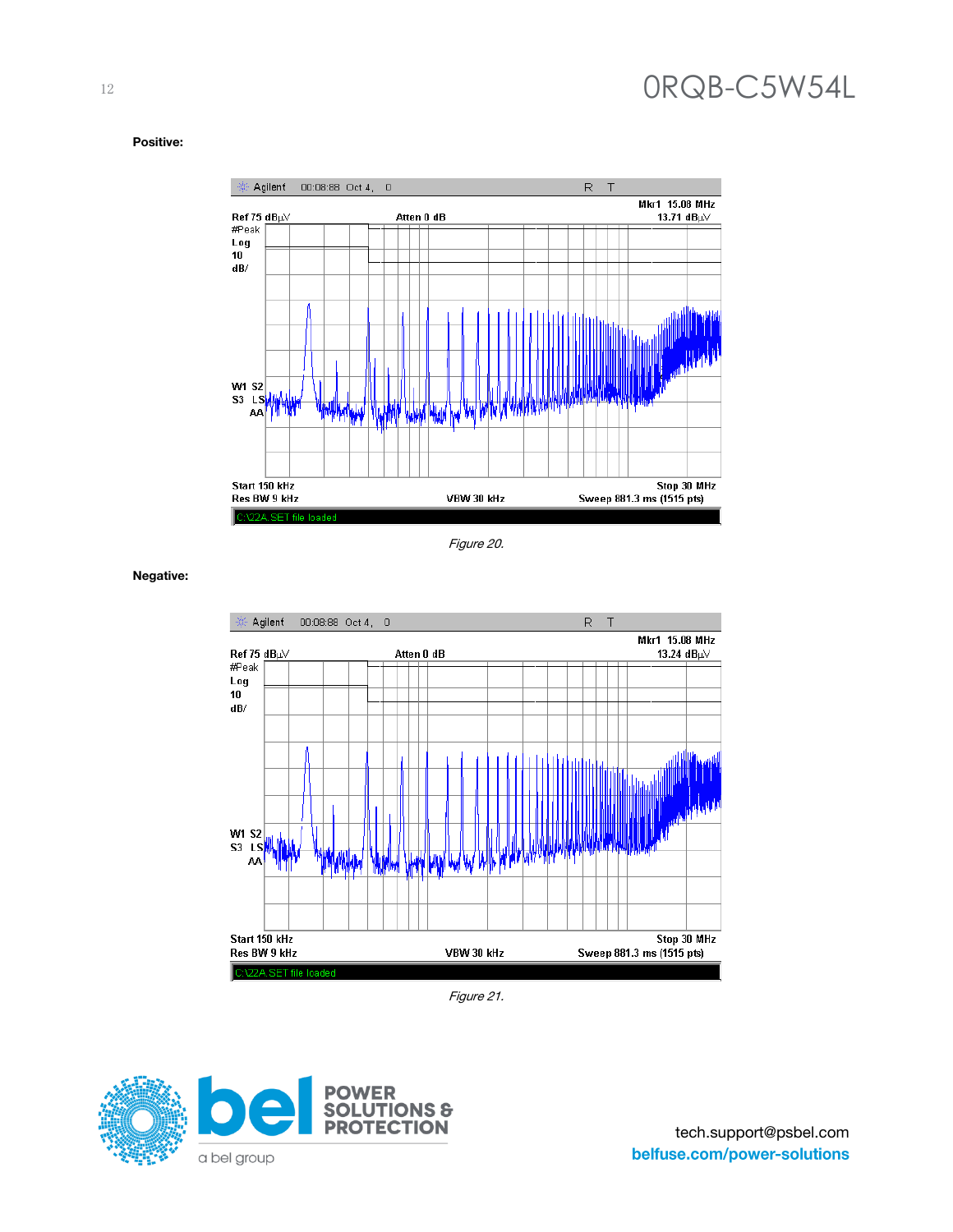### **17. MECHANICAL DIMENSIONS OUTLINE**



Figure 22. Outline

**Note:** This module is recommended and compatible with Pb-Free Wave Soldering and must be soldered using a peak solder temperature of no more than 260 ºC for less than 5 seconds.

#### **NOTES:**

- 1) All Pins: Material Copper Alloy;
- Finish Tin plated.
- 2) Un-dimensioned components are shown for visual reference only.
- 3) All dimensions in inch [mm]; Tolerances: x.xx +/-0.02 inch [0.51 mm]. x.xxx +/-0.010 inch [0.25 mm].



**Asia-Pacific** +86 755 298 85888

**Europe, Middle East** +353 61 225 977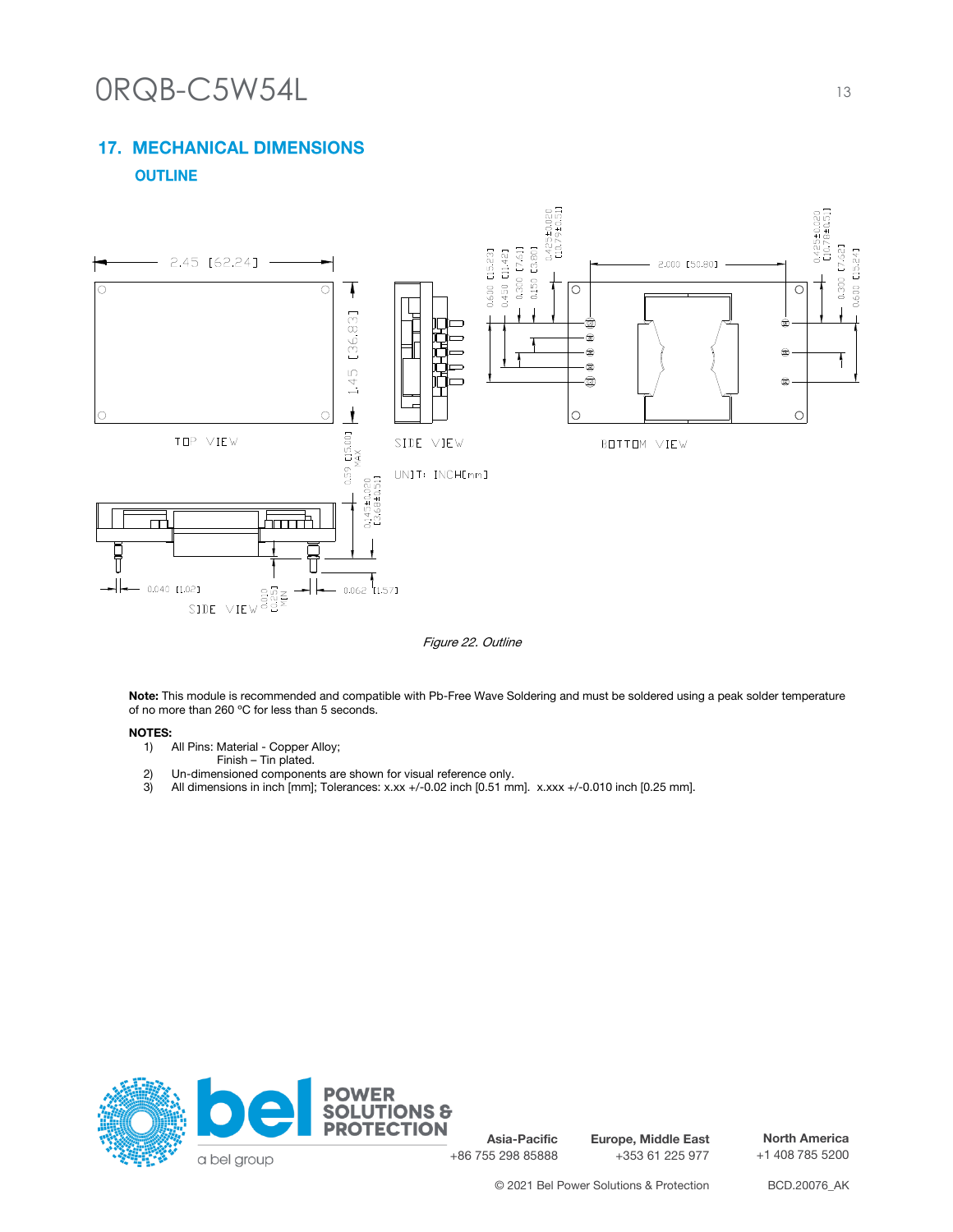#### **PIN DEFINITIONS**



BOTTOM VIEW



| <b>PIN</b>     | <b>FUNCTION</b> | <b>PIN</b> | <b>FUNCTION</b> |
|----------------|-----------------|------------|-----------------|
|                | Vin $(+)$       |            | Sense(-)        |
|                | On/off          |            | Trim            |
|                | Vin $(-)$       |            | $Sense(+)$      |
| $\overline{a}$ | Vout(-)         |            | $Vout(+)$       |

#### **RECOMMENDED PAD LAYOUT**



Figure 24. Recommended pad layout